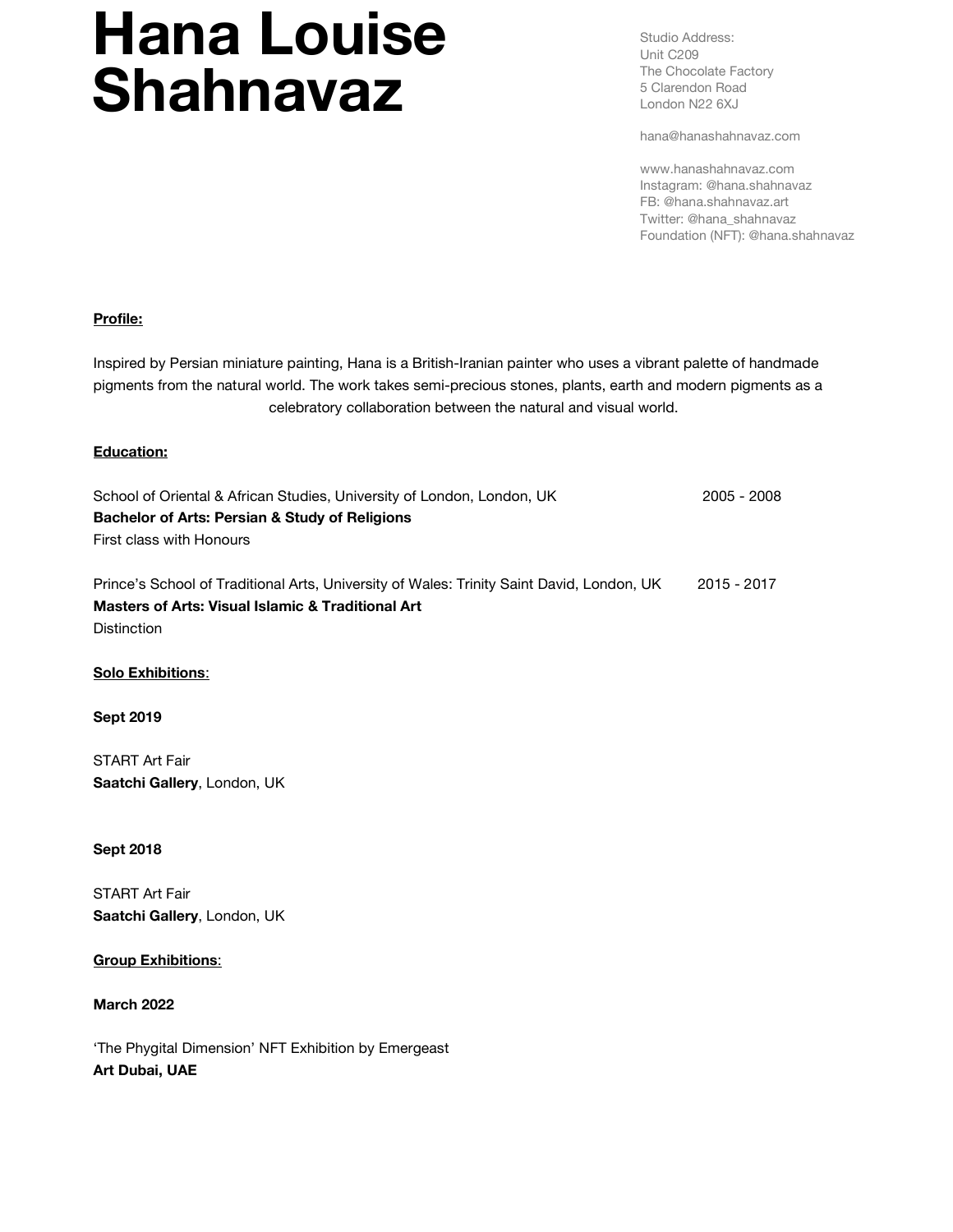'In Drought, Rhymes Blossom' Exhibition by Bavan Gallery Foundry Downtown, Dubai, UAE

Dec 2017

Launch Show Pygmalion Fine Art, London, UK

Jun 2017

Degree Show Prince's School of Traditional Arts, London ,UK Awards:

Ciclitira Prize 2017 Presented by HRH Prince Charles

The Albukhary Foundation Scholarship 2015-2017

Publications / Interviews:

2021

Manoto TV Plus https://vimeo.com/637434790 https://vimeo.com/637435389

ZH Magazine – The Art & Culture https://zhmagazine.com/hana-shahnavaz/

Roge Media with Jian Ghomeshi – episode 89 https://roqemedia.com/podcast/roqe-episode-89-hana-shahnavaz-armin-amiri/

2020

MBC Persia – Chandshanbe Ba Sina https://bit.ly/3fIT9HQ

BBC Persian – Interview https://bit.ly/3dmViYi

Gallery Girl – Podcast Interview https://bit.ly/359niew & https://bit.ly/34bW1sJ